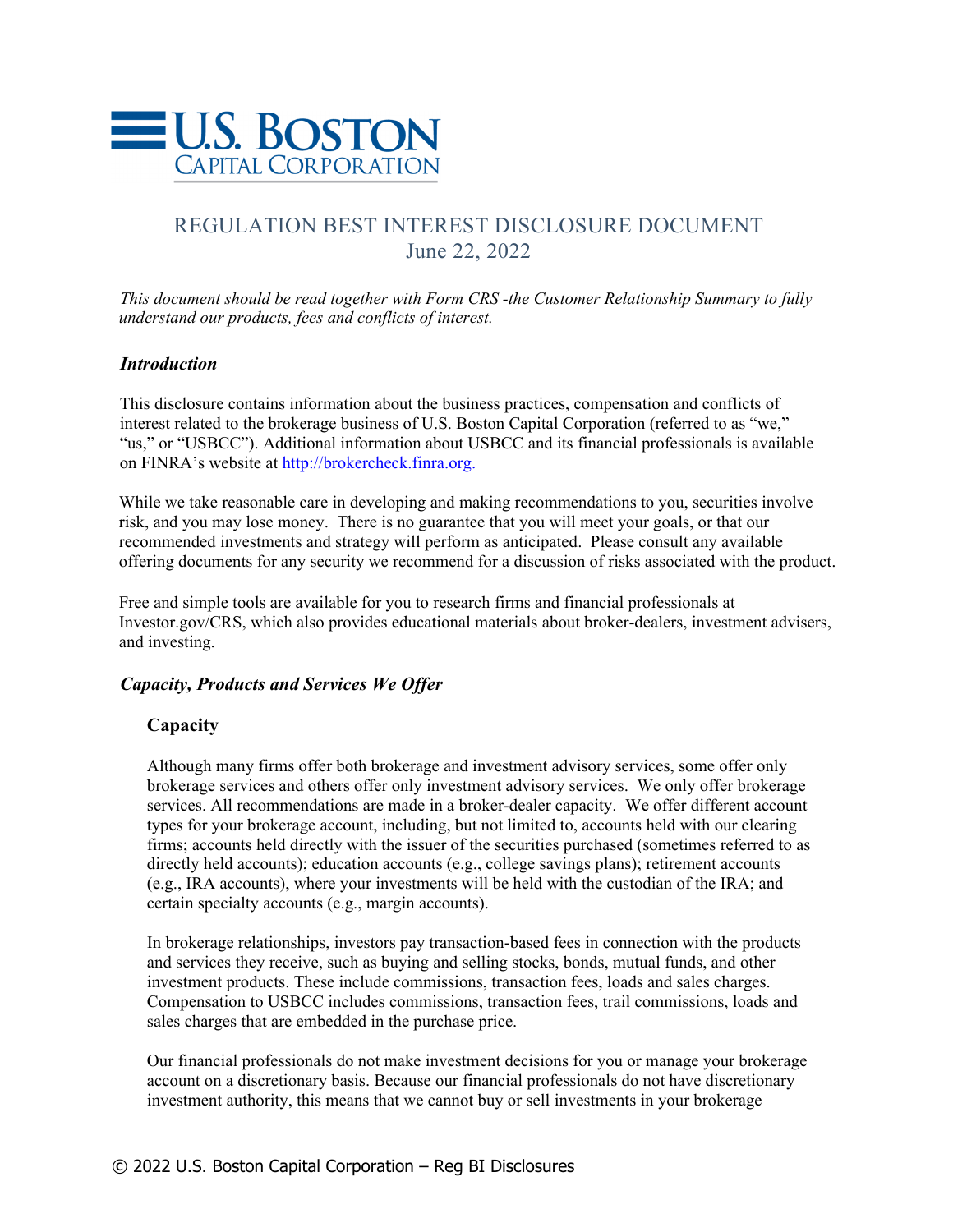account without first obtaining your consent. Our financial professionals may recommend investments to you, but you are responsible for making the decision whether to purchase or sell investments, and we will only purchase or sell investments when specifically directed by you.

When we act in our capacity as a broker-dealer, we are subject to the Securities Act of 1933, the Securities Exchange Act of 1934, as amended, the rules of self-regulatory organizations, such as the Financial Industry Regulatory Authority, Inc. (FINRA), and applicable state laws.

When we provide investment advice to you regarding your retirement plan account or individual retirement account, we are fiduciaries within the meaning of Title I of the Employee Retirement Income Security Act and/or the Internal Revenue Code, as applicable, which are laws governing retirement accounts. The way we ecial rule that requires us to act in your best interest and not put our interest ahead of yours.

Under this special rule's provision, we must:

- Meet a standard of care when making investment recommendations;
- Never put our financial interests ahead of ours when making recommendations;
- Avoid Misleading statements above conflicts of interest, fee, and investments;
- Follow policies and procedures designed to ensure that we give advive that is in your best interest; and
- Give you basic information about conflicts of interest.

# **Products**

While we have access to a wide variety of investments, we typically offer clients a limited menu of investments.

**Proprietary Mutual Funds:** Our primary offerings for mutual funds are the Pear Tree Funds.We are the distributor of the Pear Tree Funds and are affiliated with Pear Tree Advisors, Inc., the investment manager and transfer agent for the Pear Tree Funds. We offer a limited number of non-proprietary mutual funds.

**Money Market Mutual Fund**. If you want us to help facilitate money movement using your money market fund such as to purchase an investment or to fund personal expenses, we offer only one mutual fund, the Dreyfus General Money Market Fund. As the broker-dealer on your account and with permission from you, Dreyfus allows us to act on your instructions to move money into and out of your Dreyfus General Money Market Account. This money market mutual fund charges a 12b-1 fee. This fee is charged based on the assets held in your account. We receive a portion of the 12b-1 fee. For more information see the prospectus at

https://im.bnymellon.com/us/en/individual/funds/370375107#?section=performance.

**Proprietary Private Placements**: We act as placement agent for proprietary private placements. Most of the private placements we offer are managed by Pear Tree Partners, LP, an affiliate and registered investment advisor. Private placement securities are speculative, illiquid, and carry a high degree of risk – including the risk of loss of the entire investment.

**General Securities**: While we offer the ability to buy and sell stocks and bonds and other securities through a brokerage account held at a clearing broker, these accounts are offered solely as an accommodation for those clients who hold such securities. We do not maintain a research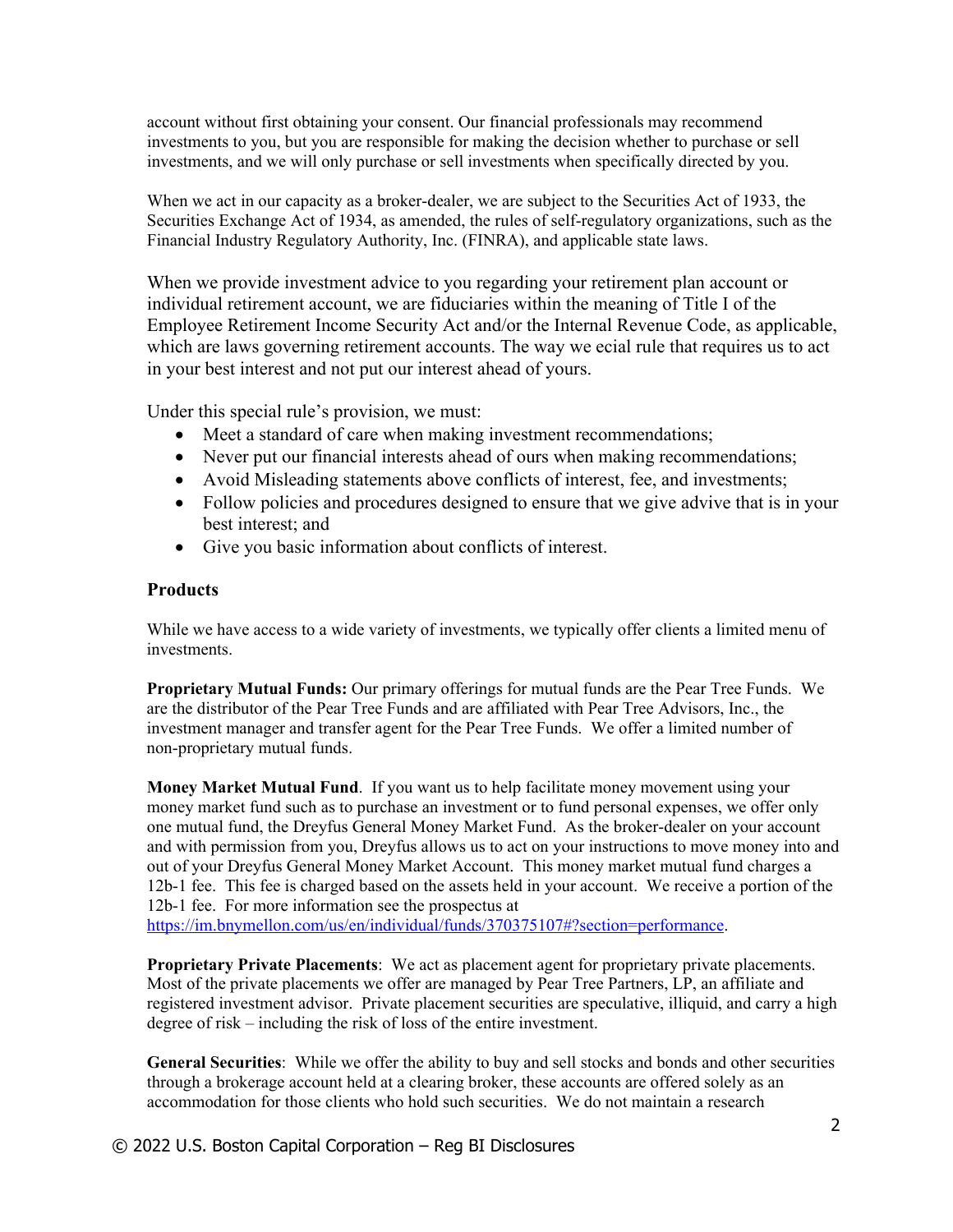department and do not analyze specific companies' securities and generally do not recommend that clients purchase individual equity or fixed-income securities. Our financial professionals make recommendations regarding these securities in limited circumstances. Examples include improving the total diversification of assets in your portfolio such as asset allocation, tax considerations or to assist in the sale of restricted stock or other concentrated positions.

**Other Products**: While we can provide and recommend additional products at your request or when it is in your best interest, we realize some clients may want different services and products. Therefore, you may wish to seek other financial professionals who may offer products and services better designed to meet your needs.

While we will take reasonable care in developing and making recommendations to you, securities involve risk, and you may lose money. There is no guarantee that you will meet your investment goals, or that our recommended investment strategy will perform as anticipated. Please review any available offering documents for any security we recommend for a discussion of risks associated with the product.

### **Services**

**Account Monitoring:** As a client, you may choose to limit your relationship with us to transactions only. We also offer a full-service relationship that consists of periodic meetings to discuss your financial situation including tracking your assets either quarterly, semi-annually or annually. We do not offer the investment monitoring services (e.g., daily, weekly, monthly, etc.) that some investment professionals offer. For example, some financial professionals may review daily, weekly and monthly reports and adjust your portfolio based on market conditions or other factors.

**Minimum Investment Amounts**: USBCC does not require any investment minimums. However, some mutual funds and other investments, such as private securities, may have investment minimums or may charge higher fees to clients with balances below certain thresholds.

#### *Account recommendations*

USBCC recommends different types of accounts for you depending on your needs, objectives, investment strategy and goals. Account types include mutual fund accounts, brokerage accounts, 529 Plans, retirement accounts, as well as recommendations to roll over or transfer from one type of an account to another (e.g., a workplace retirement plan account to an IRA). In order to receive any of our brokerage services described above, you must first open an account with us. We offer account types with different features and benefits that are intended to address different needs and objectives of our clients.

#### *Revenue from Transactions*

#### **A. Revenue from Clients**

Our brokerage revenue from clients includes:

**1. Commissions:** We receive commissions you pay when you buy or sell equities and fixed-income investments (this applies when we act as agent or broker) through a brokerage account held at our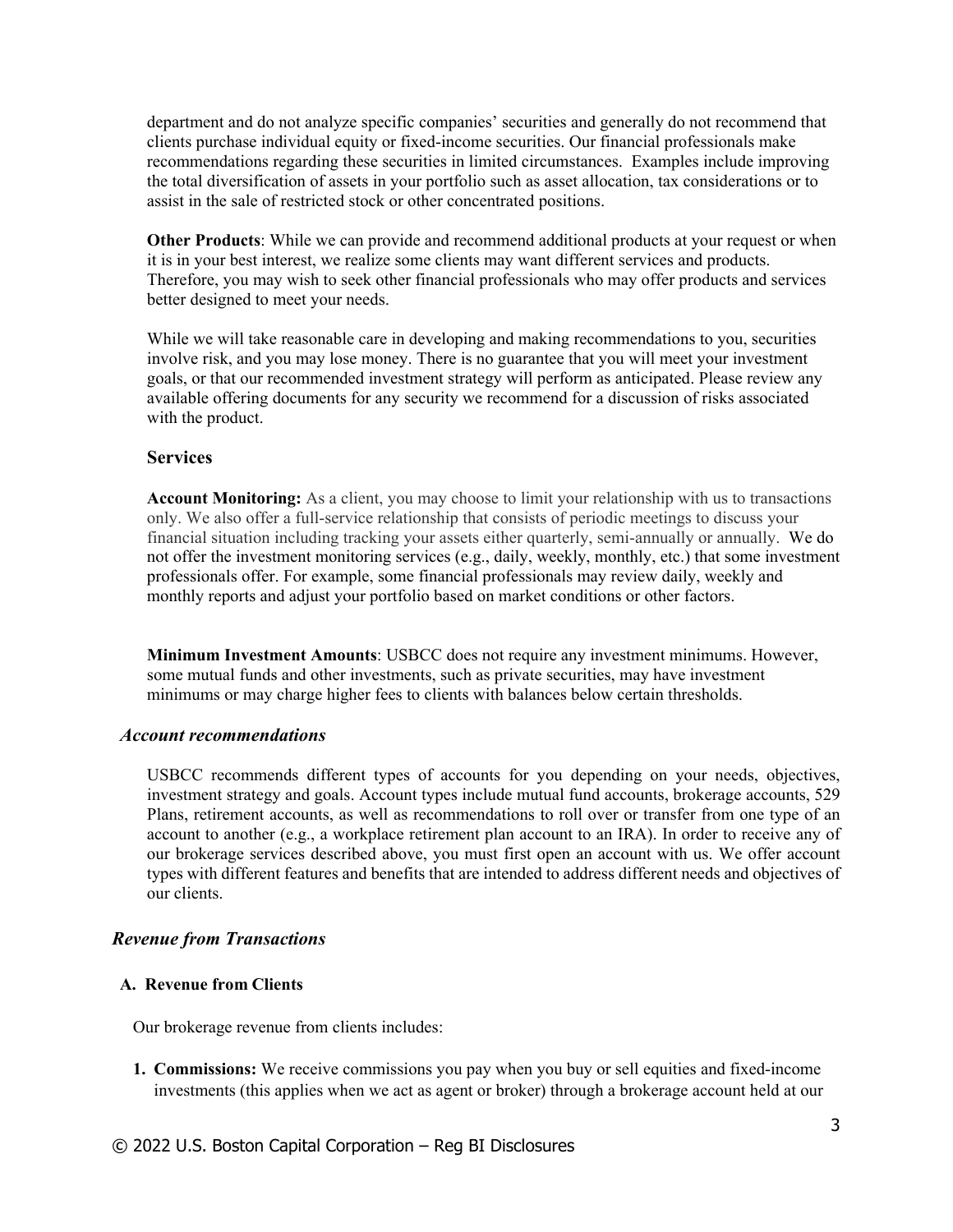clearing broker. Please see commission schedule at Exhibit A. We share this revenue with your financial professional. We are paid each time you trade in your brokerage account or make a new investment. This payment is typically called a "commission," but it may also be called a "sales charge". Reference your confirmation which provides you with the details of your transaction.

This kind of payment presents a conflict for us because it creates an incentive to encourage you to trade more and make additional investments.

**2. Sales loads:** Sales loads (sales charges), commissions or concessions derived from the offering and sale of various managed investments such as mutual funds and 529 Plans. A commission, or sales load, is typically paid at the time of the sale and can reduce the amount available to invest. For more information about other commissions that apply to a particular transaction, please refer to the applicable product disclosure form, investment prospectus, or offering document. We share this revenue with your financial professional. We are paid each time you trade in your brokerage account or make a new investment. This payment is typically called a "commission," but it may also be called a "sales charge". Reference your confirmation which provides you with the details of your transaction.

This kind of payment presents a conflict for us because it creates an incentive to encourage you to trade more and make additional investments.

Fees and expenses can vary widely from fund to fund or fund class to fund class. Compare how sales loads, fees and other mutual fund expenses can impact your return using FINRA's Fund Analyzer tool at https://tools.finra.org/fund\_analyzer/.

More information on a mutual fund's risks, sales charges, ongoing fees and expenses, and overall expense ratio is available in the mutual fund's prospectus. You can request a copy of a mutual fund's prospectus from your financial professional. You can also access prospectuses for mutual funds we offer at SEC.gov.

### **B. Revenue from Third Parties**

Our revenue from third parties includes:

**1. Trail Compensation and/or 12b-1 Fees**: Payments from mutual fund and 529 Plans in the form of distribution and/or service fees (12b-1 fees) and trail commissions are fully described in the applicable prospectus or offering document. 12b-1 fees and trails are typically paid from the assets of the investment product and the amount is calculated as an annual percentage of assets invested by you. The more assets you invest in the product, the more fees we earn. Therefore, we have an incentive to encourage you to increase the size of your investment. The percentage of assets received varies by product, which creates an incentive to recommend products paying higher trails. We share this revenue with your financial professional. This creates a conflict for your financial professional to recommend funds paying higher trail compensation. We manage this conflict by disclosing it to you.

The ongoing 12b-1 trail payment depends on the class of shares but is typically between 0.25% and 1% of assets annually.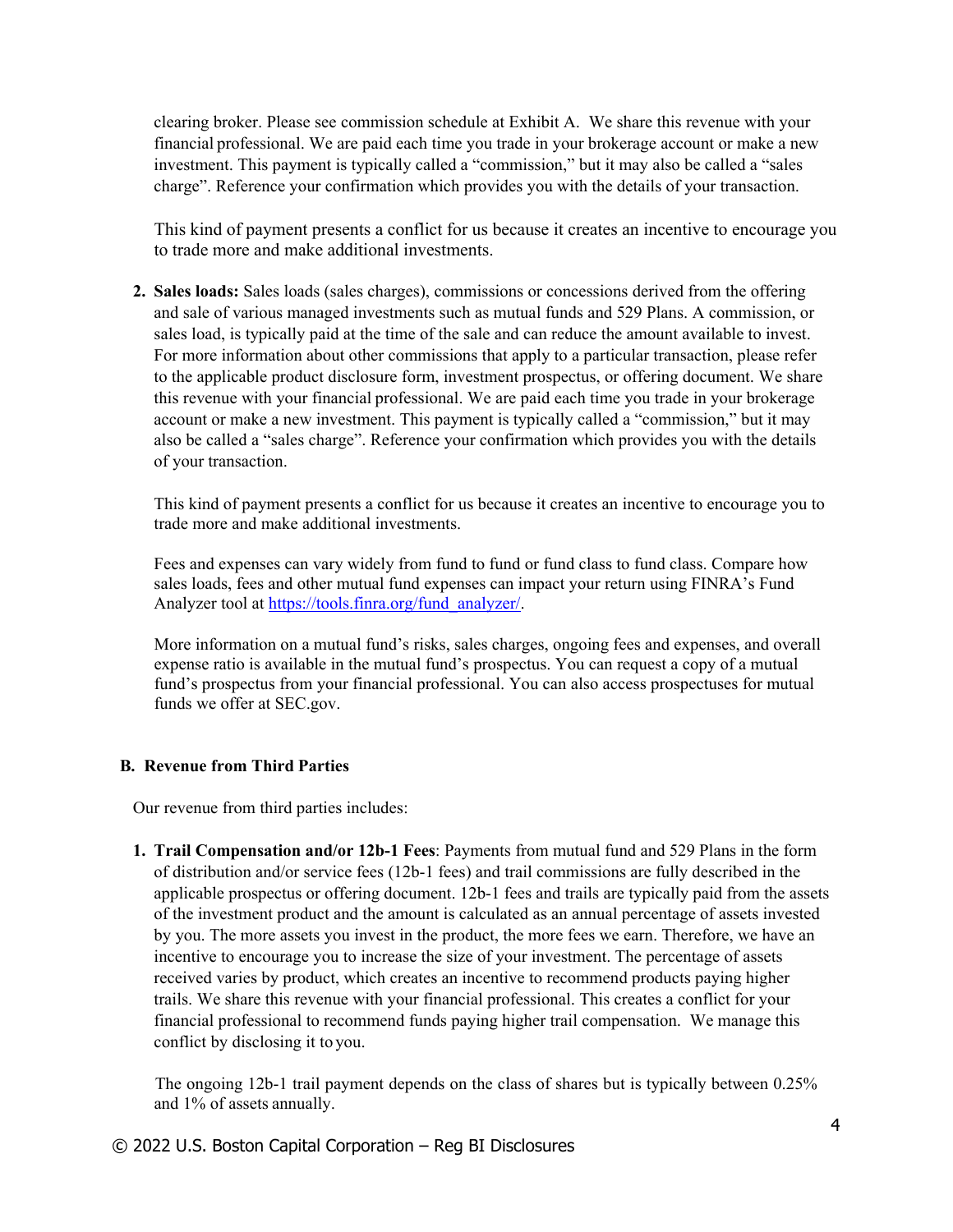This kind of payment presents a conflict for us because it creates an incentive to encourage you to trade more and make additional investments.

- **2. Noncash Compensation:** Third-party providers may also give financial professionals gifts up to a total value of \$100.00 per provider per year, consistent with industry regulations. Third parties may occasionally provide financial professionals with meals and entertainment of reasonable value. We want you to understand that this creates a potential conflict of interest to the extent that this may cause financial professionals to prefer those products that provide these noncash incentives. We address these conflicts of interest by maintaining policies and procedures regarding the sale and supervision of the products and services we offer to you, and by disclosing our practices to ensure you make a fully informed decision.
- **3. Finders Fees**. Also known as referral fees, are paid pursuant to an agreement between the parties when a prospective investor is introduced to an issuer and receive success-based or transaction-based compensation. We have entered into a referral agreement with Groma NAV REIT Inc., and GromaCorp, Inc. and Strata NAV REIT, Inc., and StrataCorp, Inc. to receive compensation from GromaCorp and StrataCorp for introducing investors that invest in securities of Strata NAV REIT, Inc. and Groma NAV REIT Inc or any of its subsidiaries or affiliates. Compensation is based on the amount of the transaction as well as any out-of-pocket costs associated with the referral. Any finder fee arrangements will be disclosed to you at the time of the referral.

### **C. Fees and Costs:**

Depending on the type of account you open, you will pay certain fees and incur certain costs in addition to the transaction-based fees described above. The fees associated with your account are typically paid annually. In some cases, the fees and costs associated with your account and holdings are assessed indirectly by third-parties, such as custodial firms or clearing firms.

Below is a list of fee categories that you will be charged by third-parties, such as custodial firms or clearing firms.

Fees may include but are not limited to:

- Annual Account Fees or Inactivity Fee
- Administrative Fee
- Account Transfer Fee
- Account Termination Fee
- Asset Registration Fee
- Administration Fee
- Margin Fee
- Wire Transfer Fee/Disbursement of Funds
- Paper Statement Fee

### **U. S. Boston Fees:**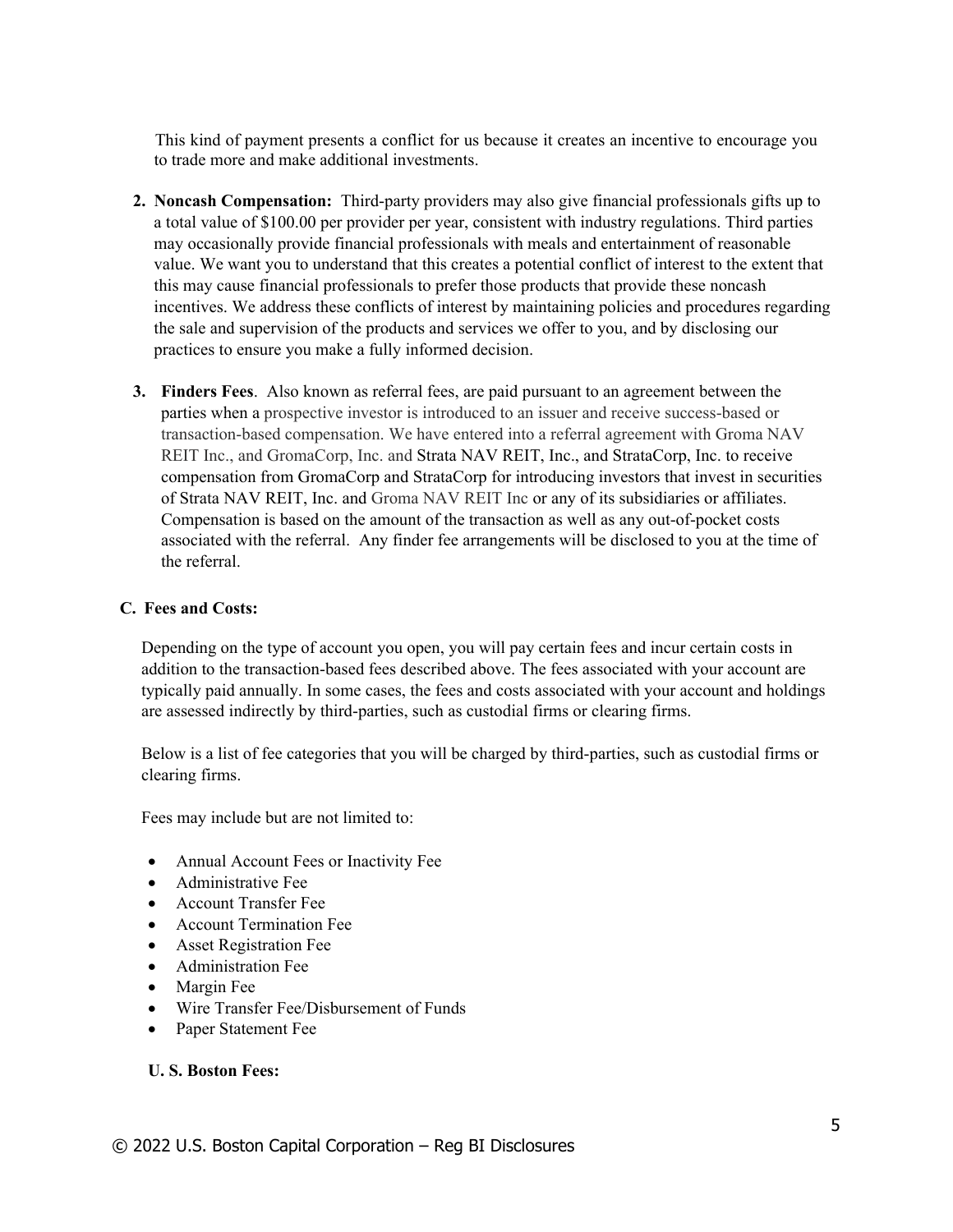Full-Service clients pay quarterly administrative fees via invoice to USB Corporation (USB), an affiliate, to cover administrative services. Such clients are charged an hourly fee and the frequency of meetings are adjusted to reflect overall scope and complexity of services provided. Reference Form CRS for more detail.

### *Conflicts of Interest*

**Proprietary Mutual Funds**: Pear Tree Funds are proprietary mutual funds. An affiliate of ours, Pear Tree Advisors, Inc., is the investment manager. Pear Tree Advisors also acts as the transfer agent for the Pear Tree Funds. As investment manager, Pear Tree Advisors earns management fees that are based on the amount of assets in the Pear Tree Funds. As transfer agent, Pear Tree Advisors earns a fee for its services based on the assets in the Pear Tree Funds. These fees and other information are discussed in detail in the Pear Tree Funds' Prospectus and Statement of Additional Information which can be found at www.peartreefunds.com.

The Pear Tree Funds offer three share classes: ordinary shares, institutional shares and R6 shares. Ordinary shares are offered to retail investors and do not impose a sales charge but are subject to a 12b-1 fee as noted above under revenue

**Proprietary Private Placements**: The private placements our firm offers are limited to proprietary products. Most of the private placements we place are limited liability companies that are managed by an affiliate, Pear Tree Partners, LP. Once a private placement offering is completed, Pear Tree Partners acts as the managing member receiving the first \$50,000 and 10% thereafter of all distributions. Certain employees of Pear Tree Partners have board observation rights or are board members for the private fund companies that Pear Tree Partners manages. This role may be compensated. From time to time some employees may become aware of information related to the private fund companies such as a pre-IPO, an upcoming merger or acquisition, or financial hardships. Our firm requires our Financial Professionals to disclose board membership as an outside business activity requiring compliance review and preapproval. For more information about Pear Tree Partners please call 1-800- 331-1244 to obtain the firm's Form ADV and Part 2A brochure which is also found at https://adviserinfo.sec.gov/firm/summary/152581

Certain Registered representatives of USBCC have ownership interests in Pear Tree Partners Management, LLC the general partner of Pear Tree Partners, LP. Certain Registered representatives receive a percentage of USB Focus Fund distributions to Pear Tree Partners, LP as a result of this relationship.

**Registered Representative Conflicts of Interest**: Our associated persons may have conflicts of interest beyond than those described here and in our Customer Relationship Summary. The associated persons will tell you of any additional material conflicts of interest at the time of a recommendation.

**Retirement Plan Rollovers and IRA Transfers Conflicts of Interest.** Recommendations to rollover retirement plan assets or to transfer IRA assets from another firm to a product offered by our firm posses a conflict in that the firm or associated person earns fees or other compensation. Accordingly, associated persons have an incentive to recommend products to which fees and/or other compensation may be earned. The firm maintains policies and procedures to mitigate this conflict.